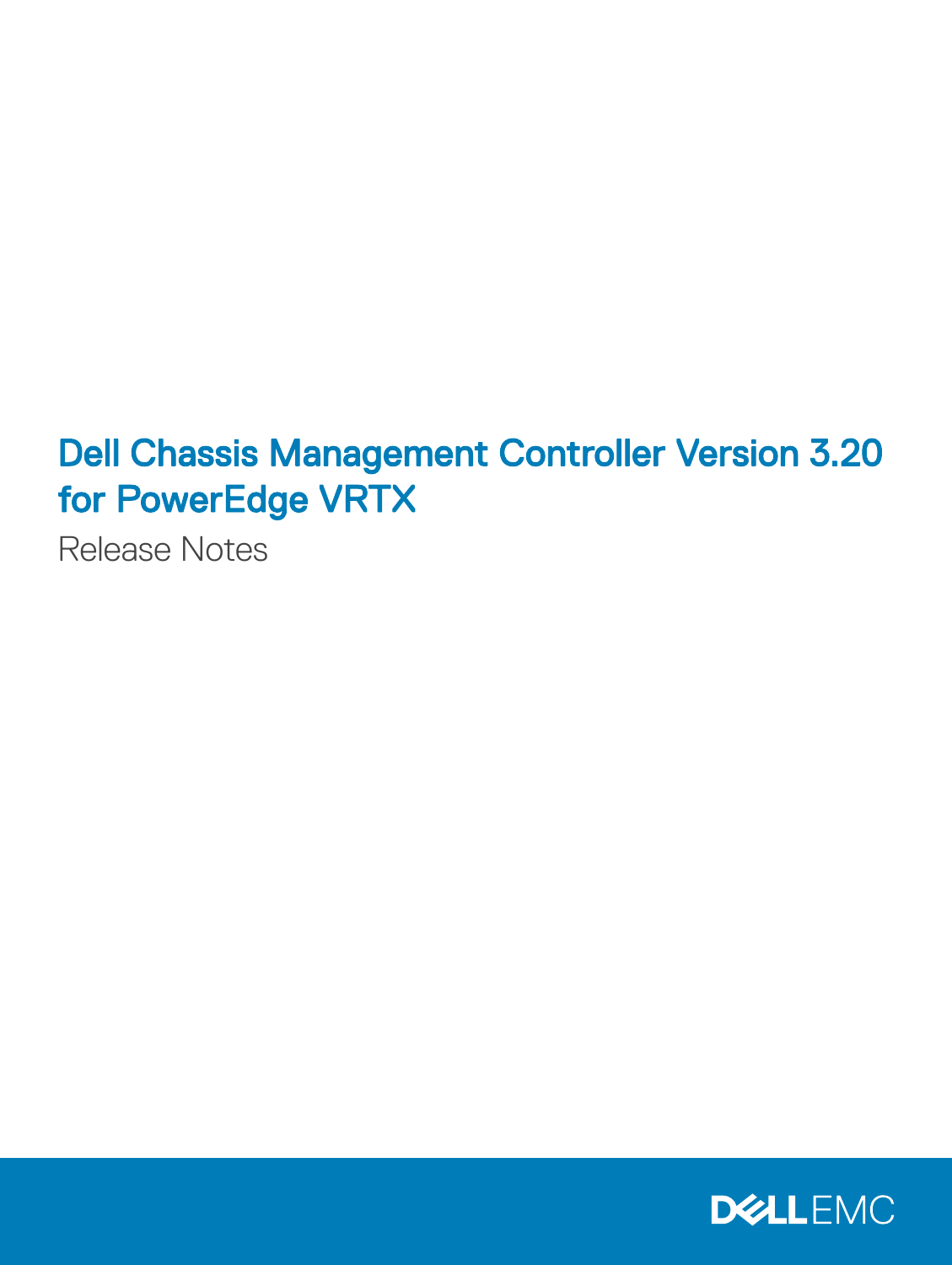#### Notes, cautions, and warnings

- NOTE: A NOTE indicates important information that helps you make better use of your product.
- **A CAUTION:** A CAUTION indicates either potential damage to hardware or loss of data and tells you how to avoid the problem.
- **A WARNING: A WARNING indicates a potential for property damage, personal injury, or death.**

© 2013 - 2018 Dell Inc. or its subsidiaries. All rights reserved. Dell, EMC, and other trademarks are trademarks of Dell Inc. or its subsidiaries. Other trademarks may be trademarks of their respective owners.

2018 - 12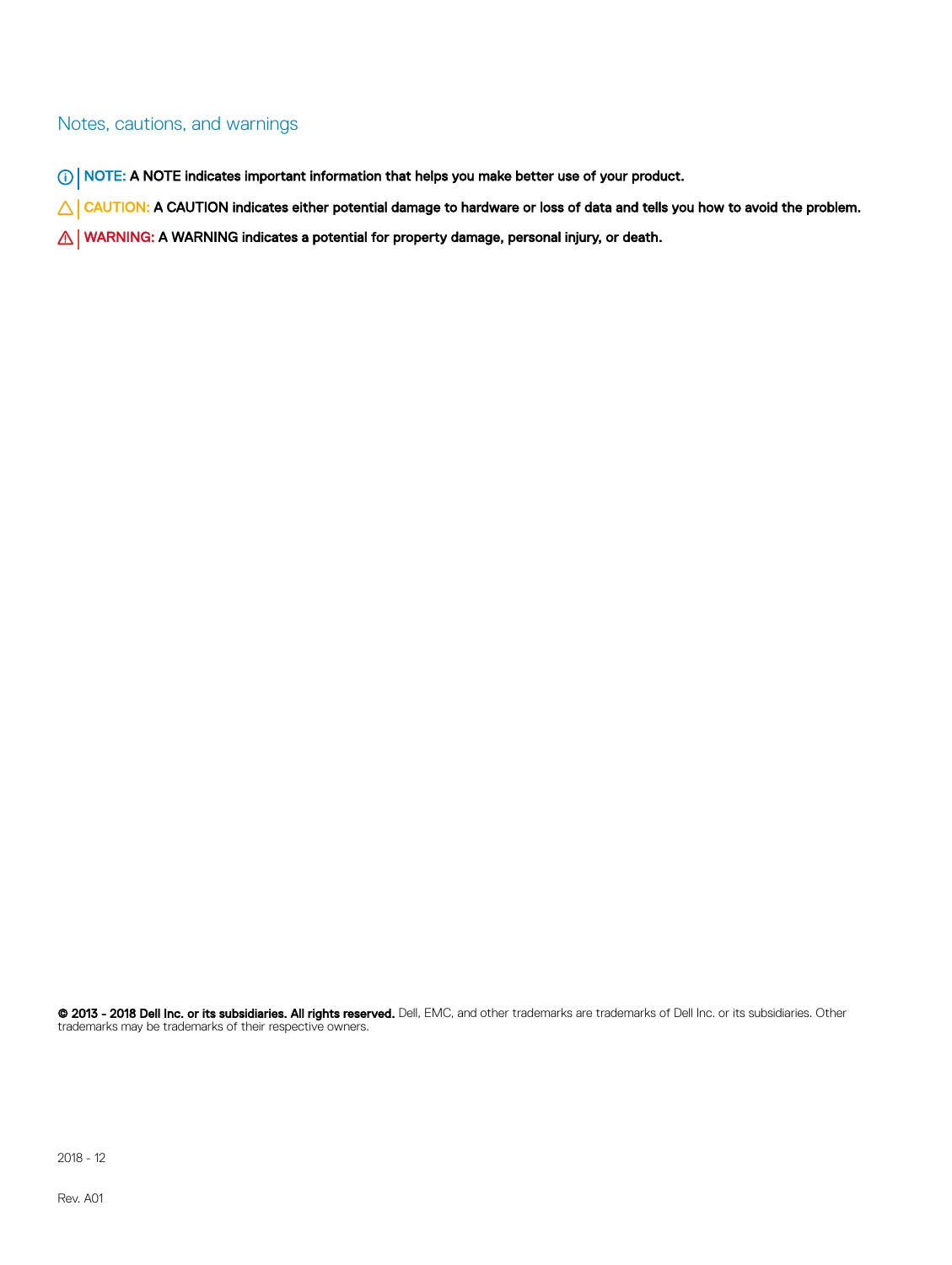# **Contents**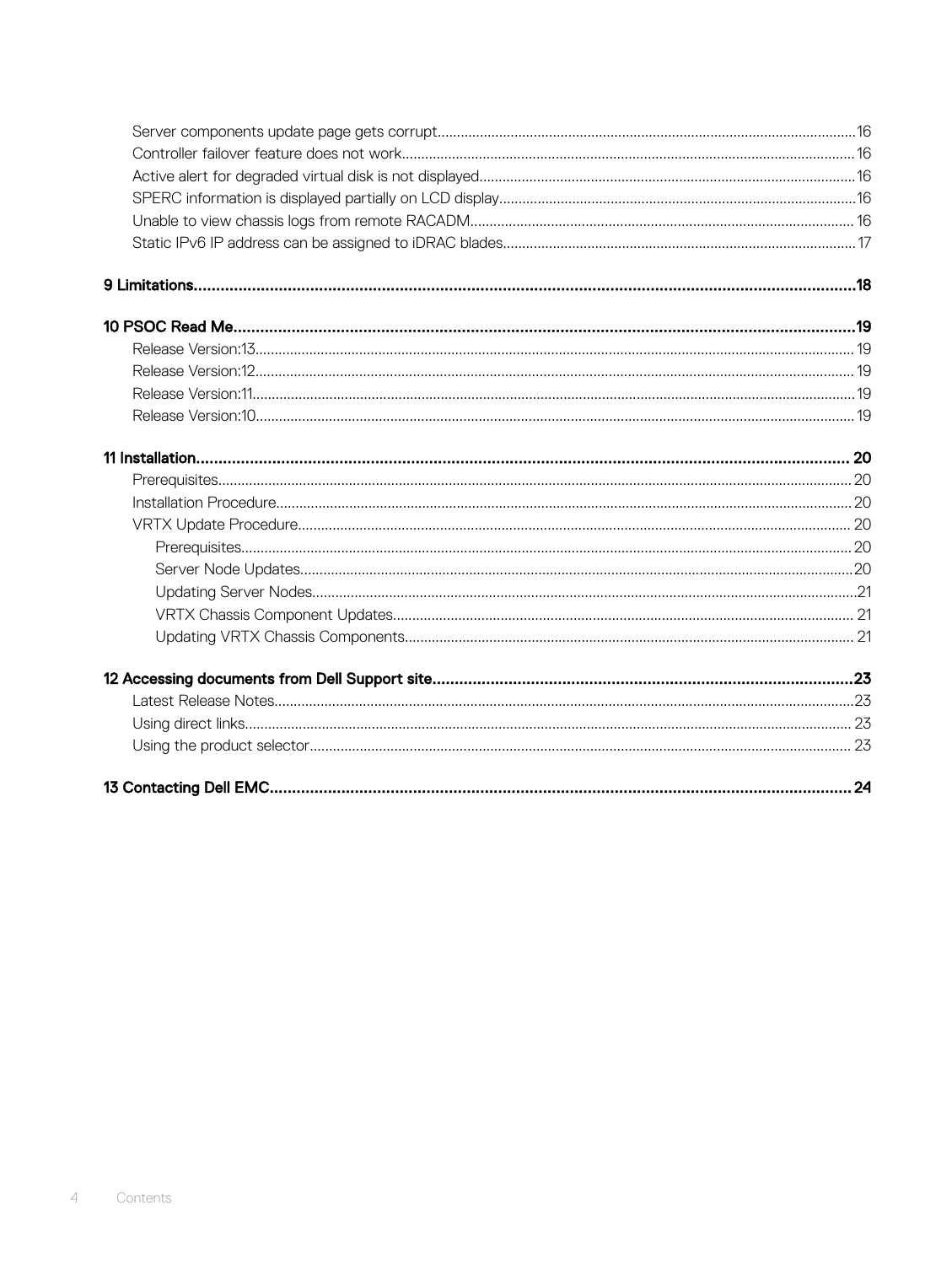# <span id="page-4-0"></span>Dell Chassis Management Controller for Dell EMC PowerEdge VRTX

The Dell Chassis Management Controller (CMC) Version 3.20 for Dell EMC PowerEdge VRTX is a System Management hardware and software solution for managing the Dell EMC PowerEdge VRTX chassis.

### Version

3.20

#### Release Date

June 2018

### Previous Version

3.10

#### **Importance**

RECOMMENDED: Dell recommends applying this update during your next scheduled update cycle. The update contains feature enhancements or changes that help keep your system software current and compatible with other system modules (firmware, BIOS, drivers, and software).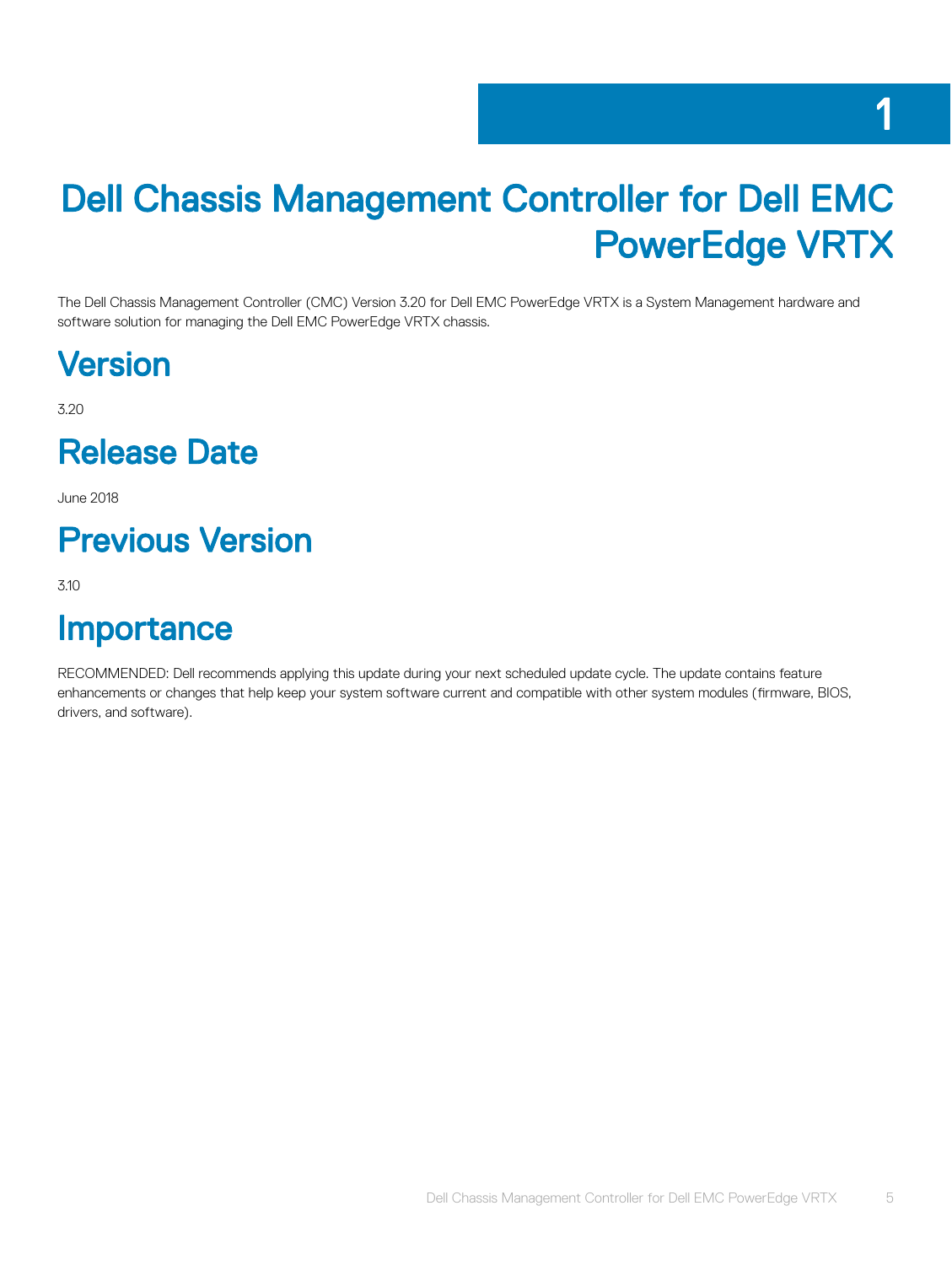# Platforms Affected

<span id="page-5-0"></span>Dell Chassis Management Controller (CMC) for Dell PowerEdge VRTX is supported on the following systems: Chassis:

• PowerEdge VRTX

#### Blades:

- Dell PowerEdge M640
- Dell PowerEdge M630
- Dell PowerEdge M830
- Dell PowerEdge M620
- Dell PowerEdge M820
- Dell PowerEdge M520

## IOMs

- Dell PowerEdge VRTX Switch Module R1-2401
- Dell PowerEdge VRTX Switch Module R1-2210
- Dell PowerEdge VRTX 1Gb x8 pass-through module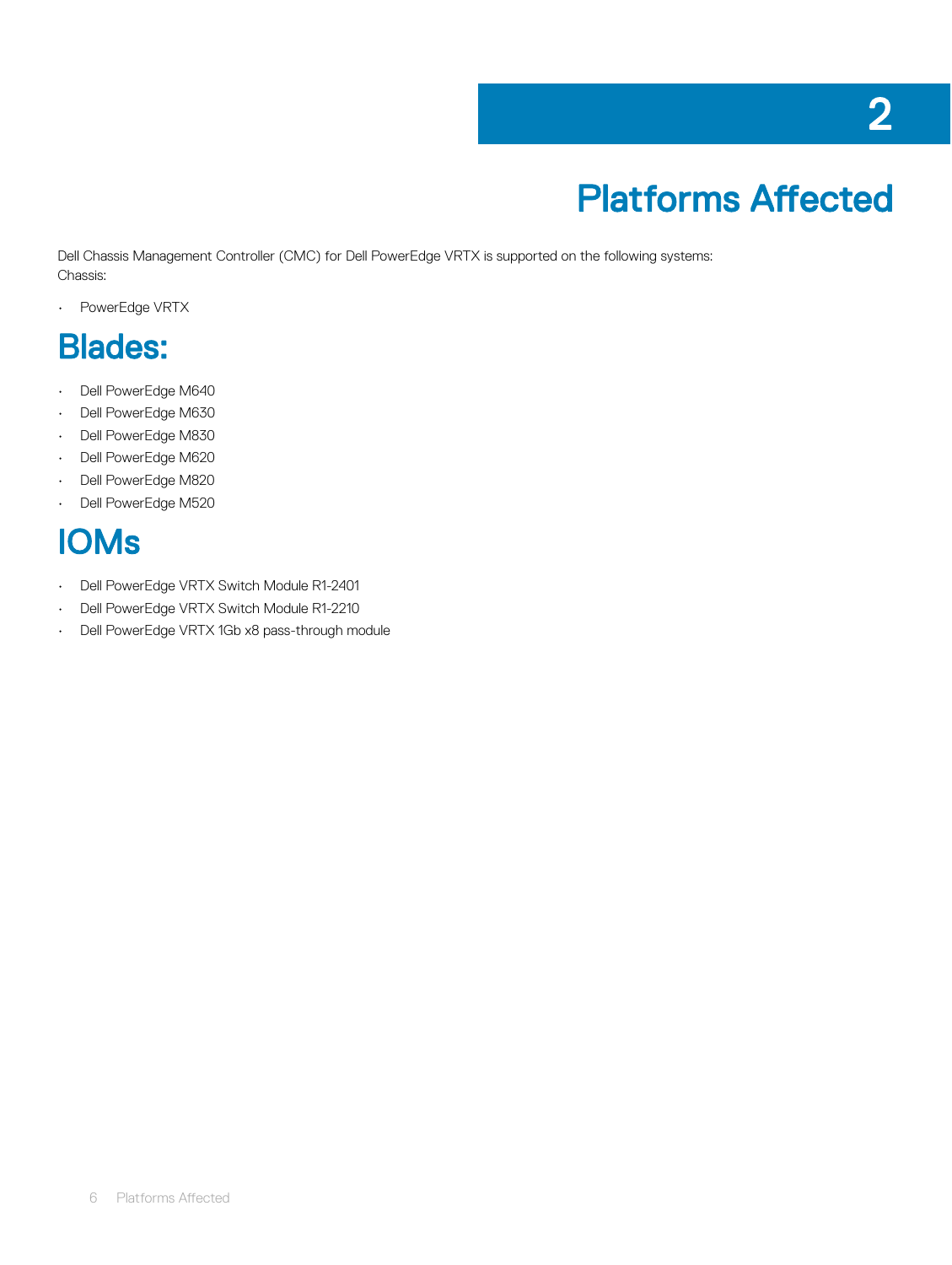# License Requirements

<span id="page-6-0"></span>The CMC supports software licensing to use advanced systems management features. For more information about the license requirements, see the *Dell Chassis Management Controller for Dell VRTX User's Guide* available at the support site.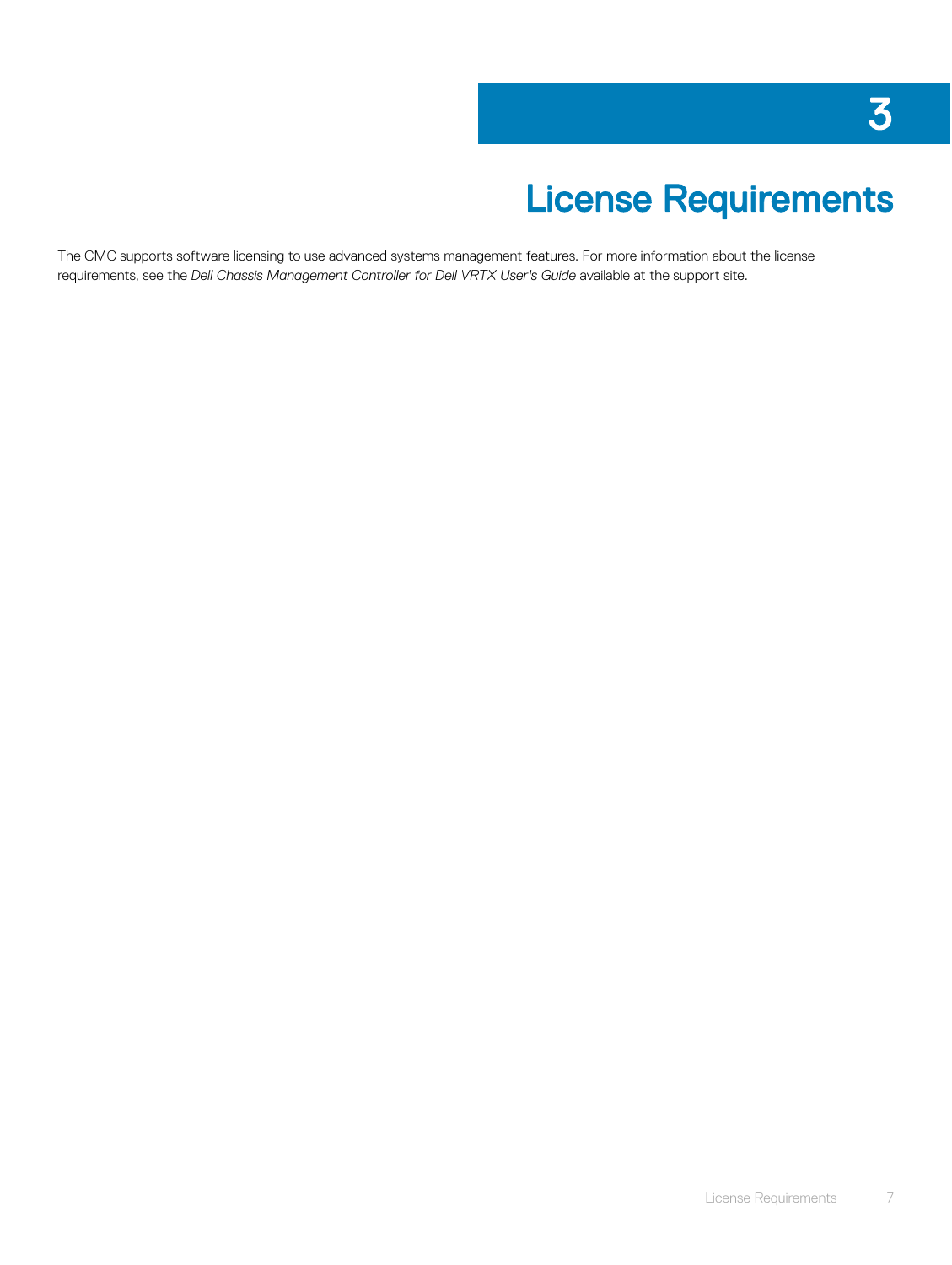# What is Supported

#### <span id="page-7-0"></span>Supported web browsers for CMC for Dell PowerEdge **VRTX**

CMC VRTX version 3.20 is supported on the following web browsers:

- Microsoft Internet Explorer 11
- Microsoft EDGE
- Safari version 10.1.2
- Safari version 11.1.2
- Mozilla Firefox 61
- Mozilla Firefox 62
- Google Chrome 68
- Google Chrome 69

#### Supported Server Modules

- Supported platforms: PowerEdge M640, M630, M520, M620, M820, and M830 servers.
- Mainboard firmware: 2.00 or later (2.20 or later for JBOD support)
- iDRAC7 version: 1.66.56 or later
- iDRAC8 version: 2.05.05 or later (M630 Servers)
- iDRAC9 version: 3.10.10.10 or later (M640 Servers)
- PowerEdge M520 BIOS version: 2.1.3 or later
- PowerEdge M620 BIOS version: 2.2.7 or later
- PowerEdge M820 BIOS version: 2.0.24 or later
- PowerEdge M820 BIOS version: 0.3.35 or later
- PowerEdge M830 BIOS version: 1.1.5 or later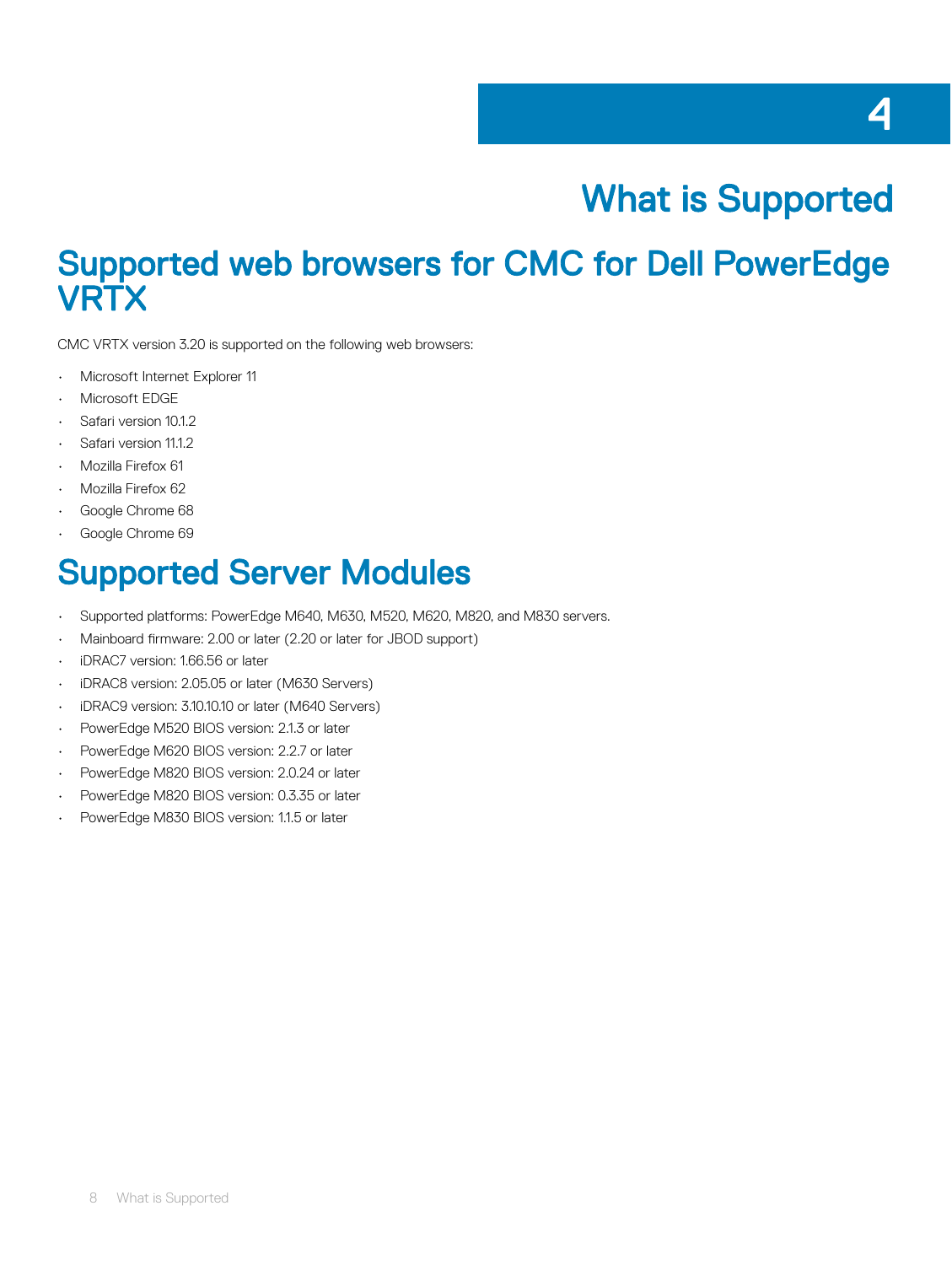

- <span id="page-8-0"></span>• Changing the iDRAC DNS name from CMC.
- Enabling CLI prompt to display chassis name.
- Support for two new COMMs cards Intel 10Gb NICs -- Dell P/N C4D5P and 4V7G2.

#### Release 3.10

- Updating the Linux kernel open source package to version 4.9.31.
- Enabling windows file sharing protocol version SMBv2 and SMBv3.
- Updating the OpenSSH open source package to version 7.6p1. The minimum key length required for SSH is 1024 bits.
- Supporting slot names with a length of 24 characters to identify individual servers.
- Enabling SNMP trap for the TMP8501 alert.
- Extending fabric flex address configuration support in chassis profile .xml file.
- Supporting 128-bit session identifiers.
- Federal Information Processing Standards (FIPS) 140-2 cryptography capability. The CMC 3.00 release is FIPS certied version(Certification Number: #2861).
- Firmware and driver refresh of COMMs cards on Dell's 14th generation of PowerEdge servers.

#### Release 3.0

- Supporting PowerEdge M640 blade server on the PowerEdge VRTX Chassis.
- Updating the physical mapping of TOR switch ports to Dell EMC's 14th generation server ports using LLDP open source package version 0.7.7.
- Unlocking the foreign SEDs from CMC GUI.
- Collecting CMC dumplogs as part of the server's SupportAssist tab.
	- Integrating ZIP open source package version 3.0 for SupportAssist.
	- Integrating LSOF open source package version 4.86 for SupportAssist.
- Monitoring "wear gauge" of SSDs.
- Monitoring CMC Fan sensors PWM using RACADM:
	- getsensorinfo
- Integrating the event filter configurations on chassis profile XML file.
- Updating the OpenSSL open source package to version 1.0.2K.
- Updating the OpenSSH open source package to version 7.4p1.
- Updating enterprise OID in the SNMPv3 trap.
- Extending SNMP protocol and custom discovery port configuration in GUI.
- Extending SNMPv3 trap configuration support in WSMan.
- Configuring CMC using WSMan for the following SNMPv3 user attributes:
	- userAdminSNMPv3Enable
	- userAdminSNMPv3AuthenticationType
	- userAdminSNMPv3PrivacyType
	- Monitoring CMC using WSMan for the following sensors:
		- Fan sensor speed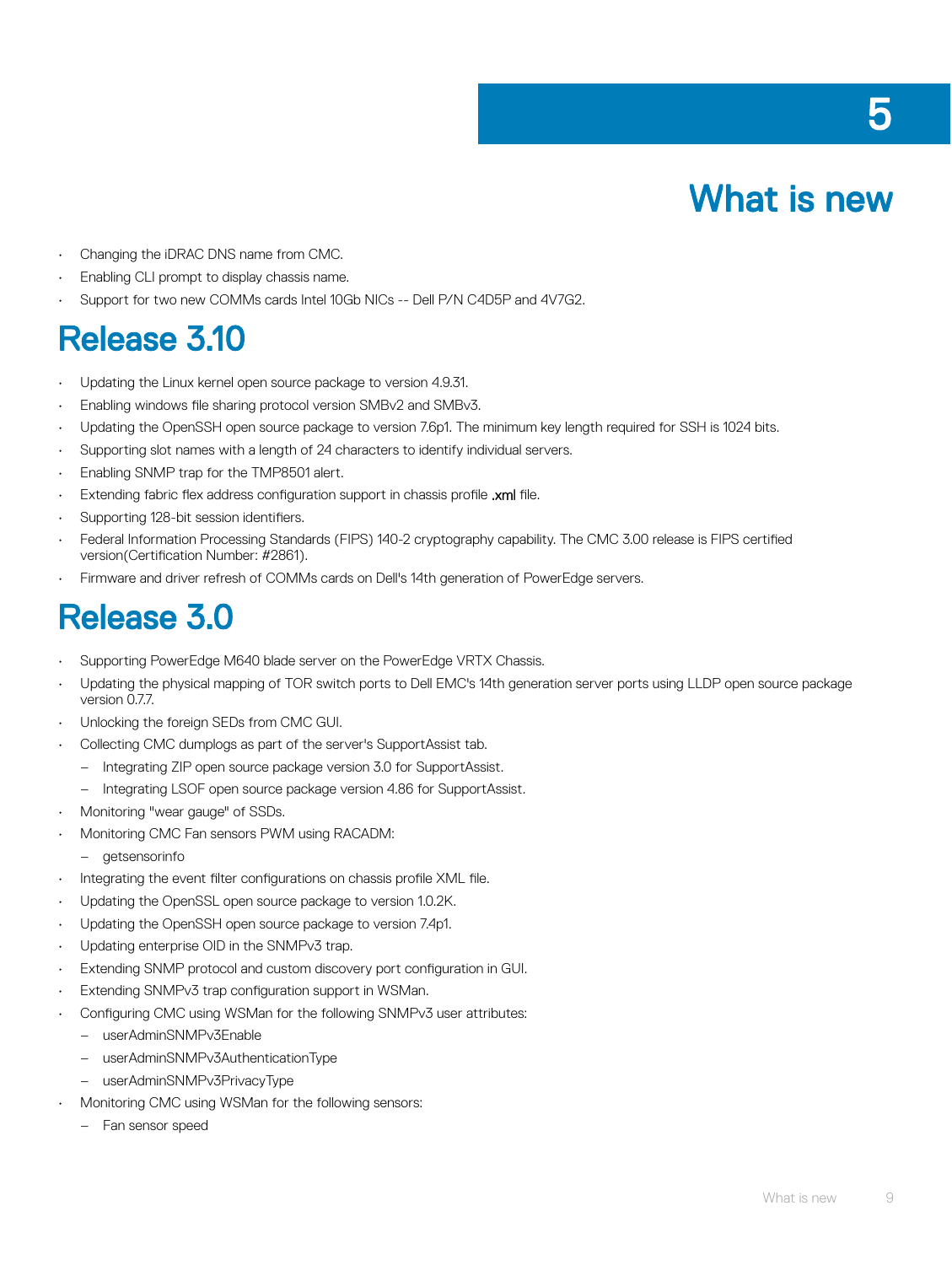- <span id="page-9-0"></span>– Temperature sensor for chassis and servers
- Providing racadm commands to initiate/cancel consistency checks of all VDs:
	- raid ccheckall
	- raid cancelcheckall

## Release 2.23

Federal Information Processing Standards (FIPS) certified. Certification Number: #2861. For details, see www.csrc.nist.gov/ groups/STM/cmvp/documents/140-1/140val-all.htm#2861

### Release 2.22

Updated the OpenSSL open source package to version 1.0.2j.

#### Release 2.20

- Federal Information Processing Standards (FIPS) 140-2 cryptography capability.
- Disabling AC Power Recovery.
- Creating a Virtual Disk without initialization of the virtual disk.
- Pre-enablement of the following features for Self-Encrypting Drives (SEDs):
	- Creating, modifying, and deleting the security key  $-$  using key identifier and passphrase
	- Secure erase
	- Encrypting virtual disks
	- Unlocking and importing secure foreign virtual disk configuration using RACADM and WSMan
- Querying shared storage health using SNMP.
- Enabling sPERC Redundancy and setting up Multiple Assignment Mode using WSMan.
- Performing racresetcfg from CMC GUI.
- Updating the OpenSSL open source package to version 1.0.2f.
- Updating the OpenSSH open source package to version 7.1p1.
- Updating glibc to version 2.23 to address new security vulnerabilities.
- TLS 1.2 and TLS 1.1 by default.
- User configuration option to enable TLS 1.0 using RACADM.
- SNMPv3 configuration only in RACADM.
- Querying the health status of the chassis components using WSMan.
- Initiating Quick Deploy of blade through RACADM.
- Configuring CMC using WSMan for the following features:
	- Host Name of Chassis
	- IP Configuration
	- DNS
	- DNS Registration
	- NTP
	- Change Default Password
- Sending alerts when the power state of an IOM changes and when a power ON of IOM fails.
- Populating CMC Device name correctly in the inventory.

### Release 2.12

• Quick link to the Dell Tech Center page from the CMC web GUI.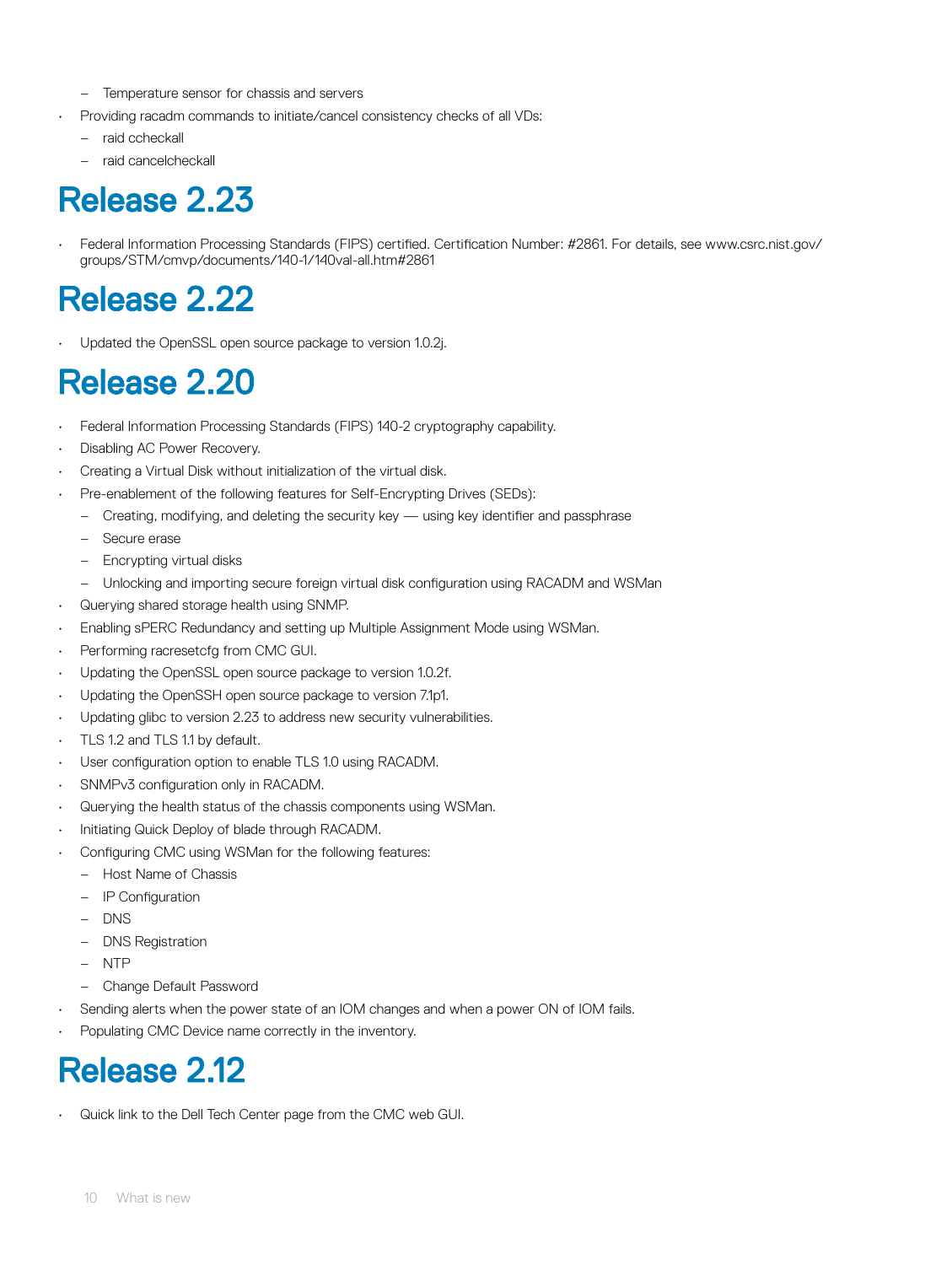# <span id="page-10-0"></span>Release 2.10

- Support for PowerEdge M830 Blade server for PowerEdge VRTX Chassis.
- Support for 1100W PSU.
- Pre-enablement support for the Shared External Storage expansion (JBOD support).
- Firmware and driver refresh of COMMs cards on Dell's 13th generation PowerEdge servers.
- Support for Emulex Fibre Channel (FC) 8 HBA adapters.
- Capture and replicate chassis configurations through XML based on the Chassis configuration profile.
- Support for blinking server identification LED using Quick Link.
- Backup or restore through XML based on the chassis configuration profile.
- Create and deploy a library of Boot Identity Profiles (boot from iSCSI/SAN configurations) to enable a quick restore of workload to a spare server.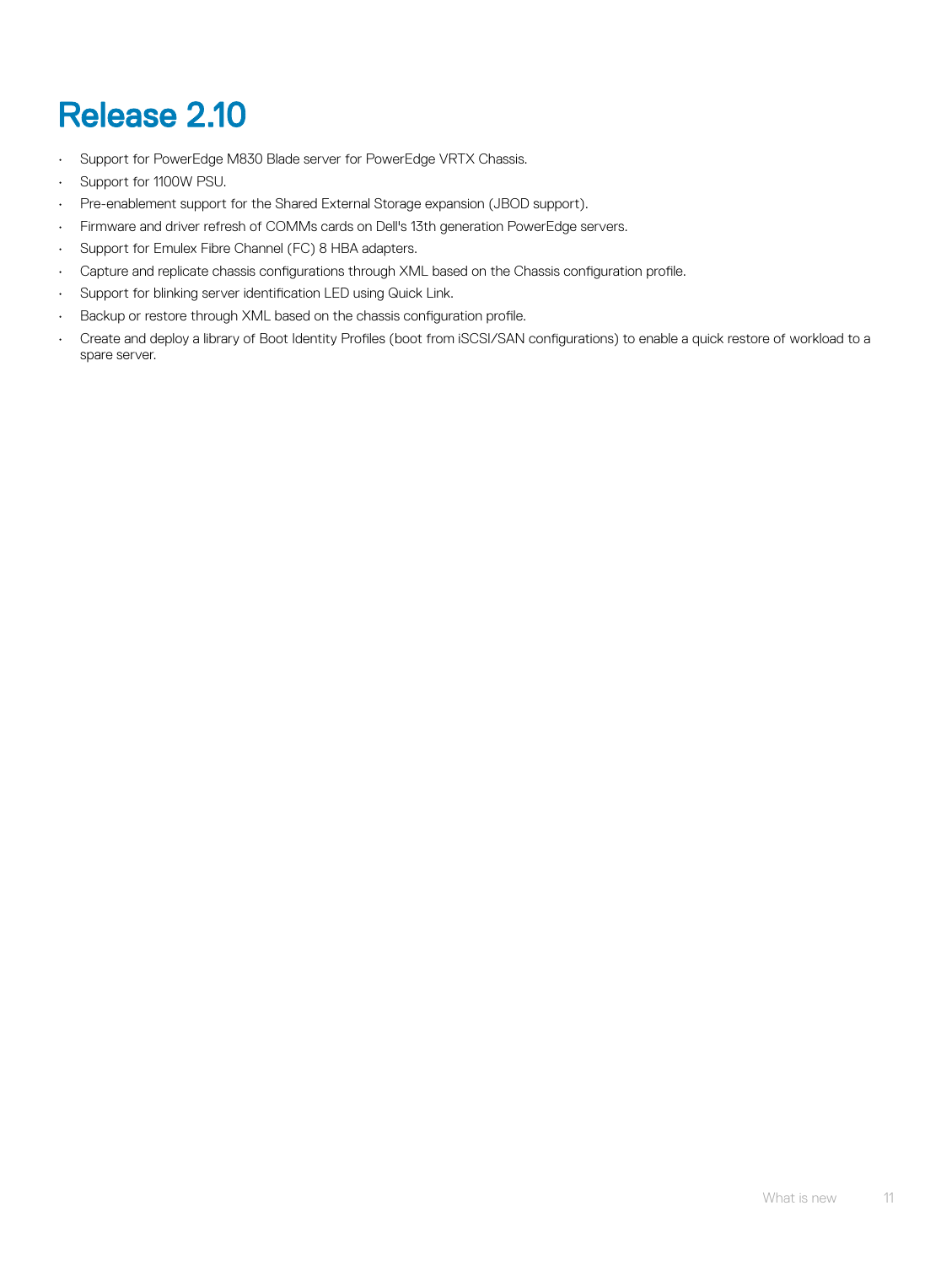

<span id="page-11-0"></span>None

## Release 3.10

• Fixed an issue causing the static power cap to not be set near chassis lower power bound value.

#### Release 3.0

• Fixed an issue causing failure of racresetcfg, when the six RSA-4096 or four RSA-2048, and two 2048 DSA SSH public keys are uploaded to the CMC.

#### Release 2.23

Fixed an issue causing CMC changeover when chassis overall health was updated.

#### Release 2.20

- Fixed an issue causing flash Media Status showing as "Version mismatch" during changeover or upgrade of the CMC.
- Fixed an issue that caused the Server Profile page to hang when a profile is applied to multiple servers.
- Fixed an issue limiting the speed of bNDC ports on some blades to 1 Gb after initial chassis turn on or blade insertion.

#### Release 2.12

- Fixed an issue causing failure of RAID10 Virtual Disc (VD) with 8, 12 or 16 drives in creating full VD when the span count 2 is selected.
- Fixed an issue with Server/Host operating system (OS) network flap, which occurs occasionally on Modular platforms for a short duration during CMC initialization.
- Fixed an issue with Server/Host OS network port off, which occurs after CMC is reset on full-height Modular platforms, when the second network daughter card is not installed.
- Fixed an issue causing the CMC Web GUI to become unresponsive while using Active Directory login with WinRM.
- Fixed an issue causing memory full condition when the internal log files are oversized

### Release 2.10

- Fixed an issue with the getmacaddress -c all command displaying partial IO Identity values for the Intel Dual Port Network Card 10 GBE.
- Fixed an issue with the getmacaddress –m server-x –t iscsi command displaying non-iSCSI MAC addresses after using the iSCSI filter.
- Fixed an issue with flash media features displaying invalid media for active controllers after restoring the chassis.
- Fixed an issue with the external storage expansion where chassis logs and alerts are not generated.

#### Release 2.04

Fixed an issue where CMC sometimes does not notify or show storage changes until a chassis powercycle, CMC reset, or failover is performed.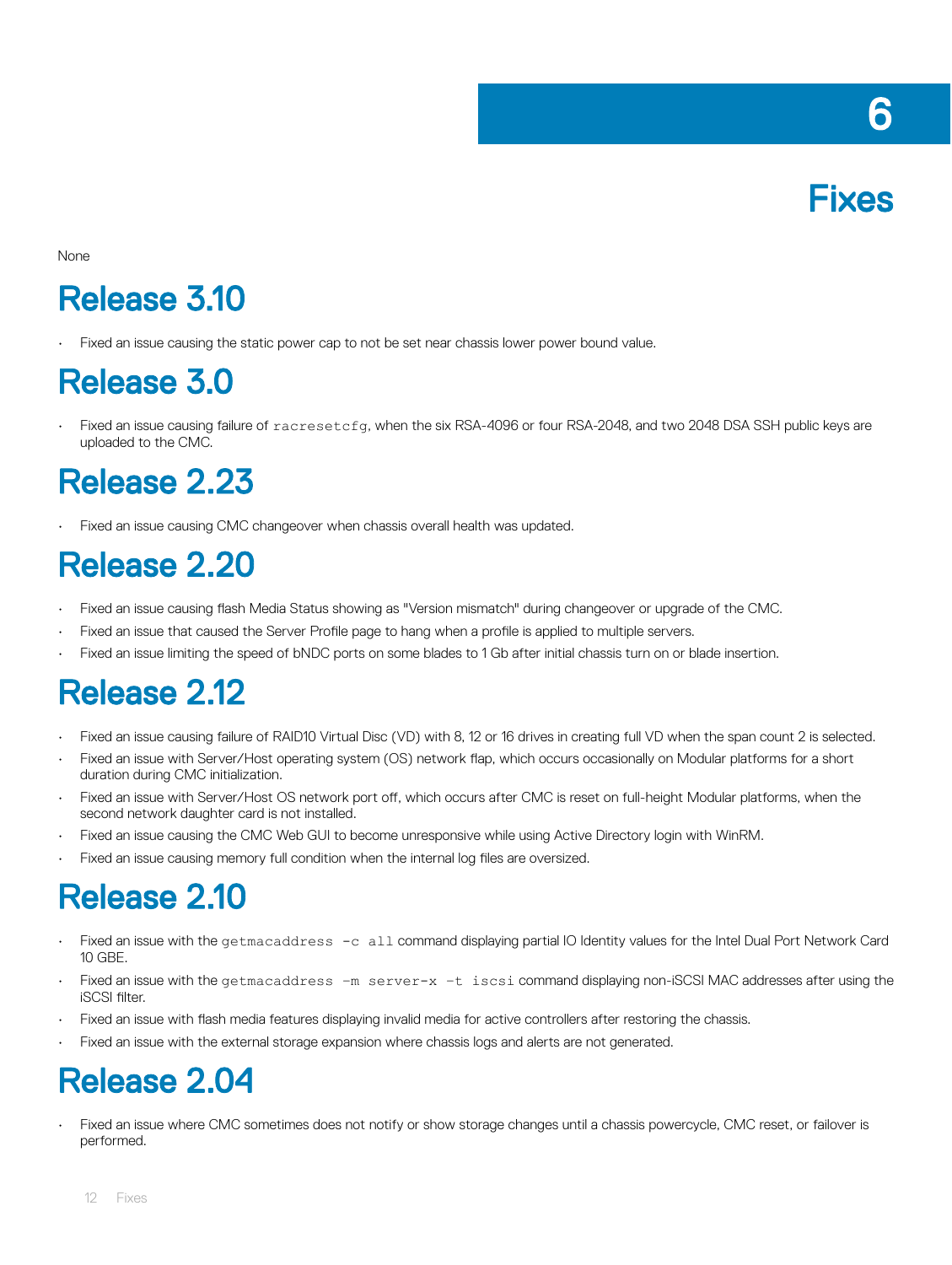<span id="page-12-0"></span>• Fixed an issue where CMC User Interface may become unresponsive while CMC is still accessible through other interfaces such as CLI (SSH, Serial, telnet) and WSMan.

## Release 2.01

• Updated OpenSSL open source package to version 1.0.1j. For more information, refer to OpenSSL Security Advisory [15 Oct 2014] www.openssl.org/news/secadv\_20141015.txt.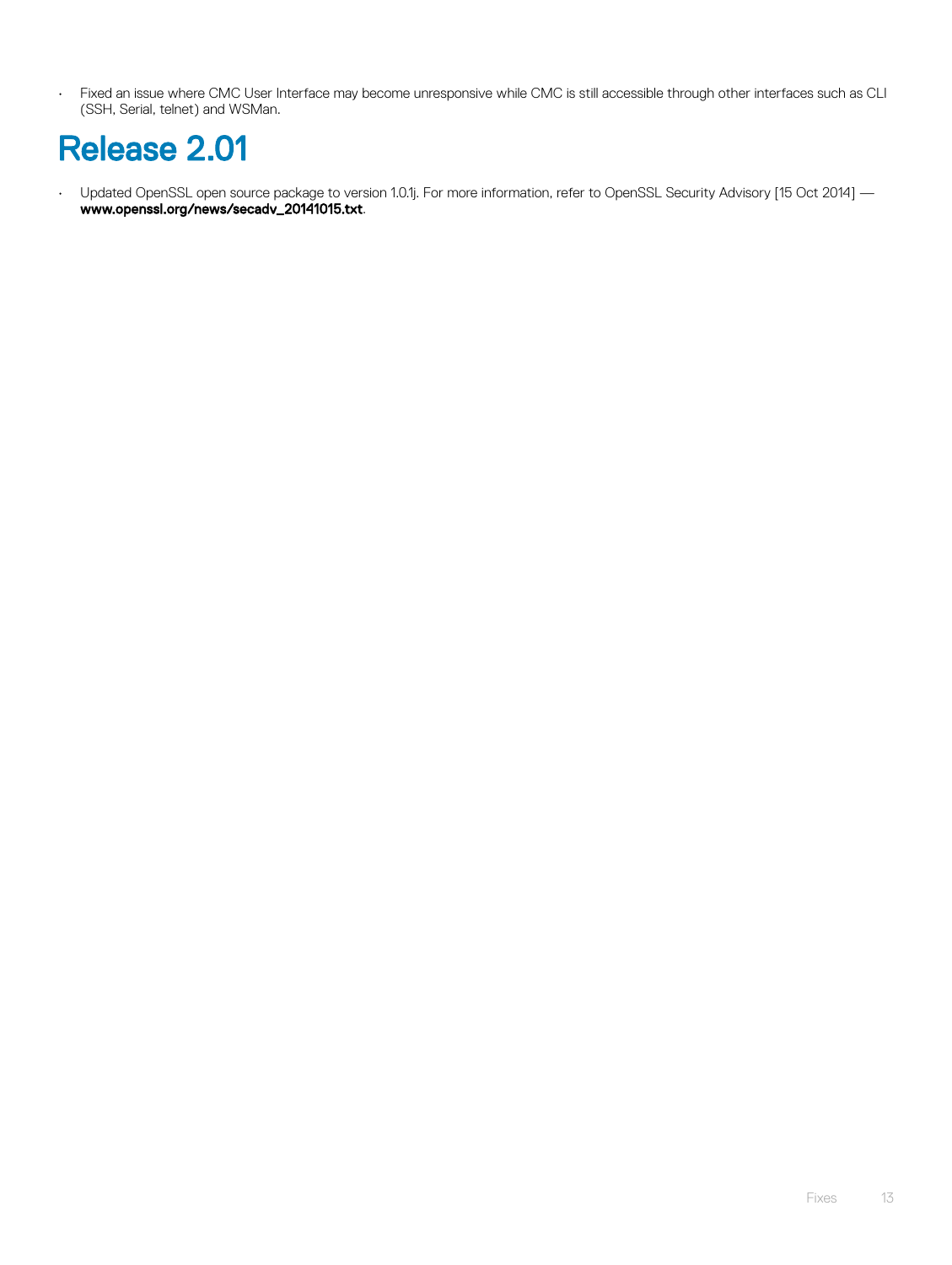# 7

# Important Notes

- <span id="page-13-0"></span>It is recommended not to downgrade CMC or Mainboard firmware below the supported versions mentioned in this Release notes, since previous versions of CMC and Mainboard do not support SPERC disable option.
- When the second SPERC is in the disabled mode, if a CMC with firmware version 1.30 or 1.31 is inserted into the chassis, then update the CMC firmware to 1.35 and run the options to disable the PERC again.
- The shared hard disk drives (HDDs) and the PCIe cards are managed by the CMC and are not visible to the operating system in the server modules, until the HDDs and PCIe cards are mapped by using the CMC web interface. For instructions about mapping PCIe cards and managing the Storage subsystem, see the *Chassis Management Controller for PowerEdge VRTX User's Guide* available at dell.com/cmcmanuals.
- All the server modules must be turned off before updating the firmware for chassis infrastructure and SPERC. CMC firmware can be updated while the servers are turned on.
- Some advanced features require CMC enterprise license. For more information about the CMC licenses, see the *Chassis Management Controller for PowerEdge VRTX Version User's Guide* available at dell.com/cmcmanuals.
- Before updating the Storage component using the web interface, make sure that the browser's Cookies are enabled.
- PERC Storage rebuild may take more time when more number of I/O requests are processed, and could also make CMC and the TTY log to be out of sync for a short period.
- In fault-tolerant (Redundant) mode, the controller associated with virtual disks or physical disk drives is the active controller.
- When saving Server Profile under "Server Overview > Setup > Profiles", the list of characters that are not supported for the Profile Name include the characters hash(#), comma(,), and question mark(?).
- You may see an impact in the performance of the Graphical User Interface with this release of CMC. The performance impact varies by configuration, GUI page, and system load.
- Microsoft Windows Server 2012, Windows Server 2008 R2, Windows 7 do not support TLS 1.2 and TLS 1.1. Install update below to enable TLS 1.2 and TLS 1.1 as a default secure protocols in WinHTTP in Windows. For details, see the Microsoft knowledge base article 3140245 at support.microsoft.com.
- Supports LDAP authentication with OPEN-DS. OPEN-DS must have DH key larger than 1024 bits.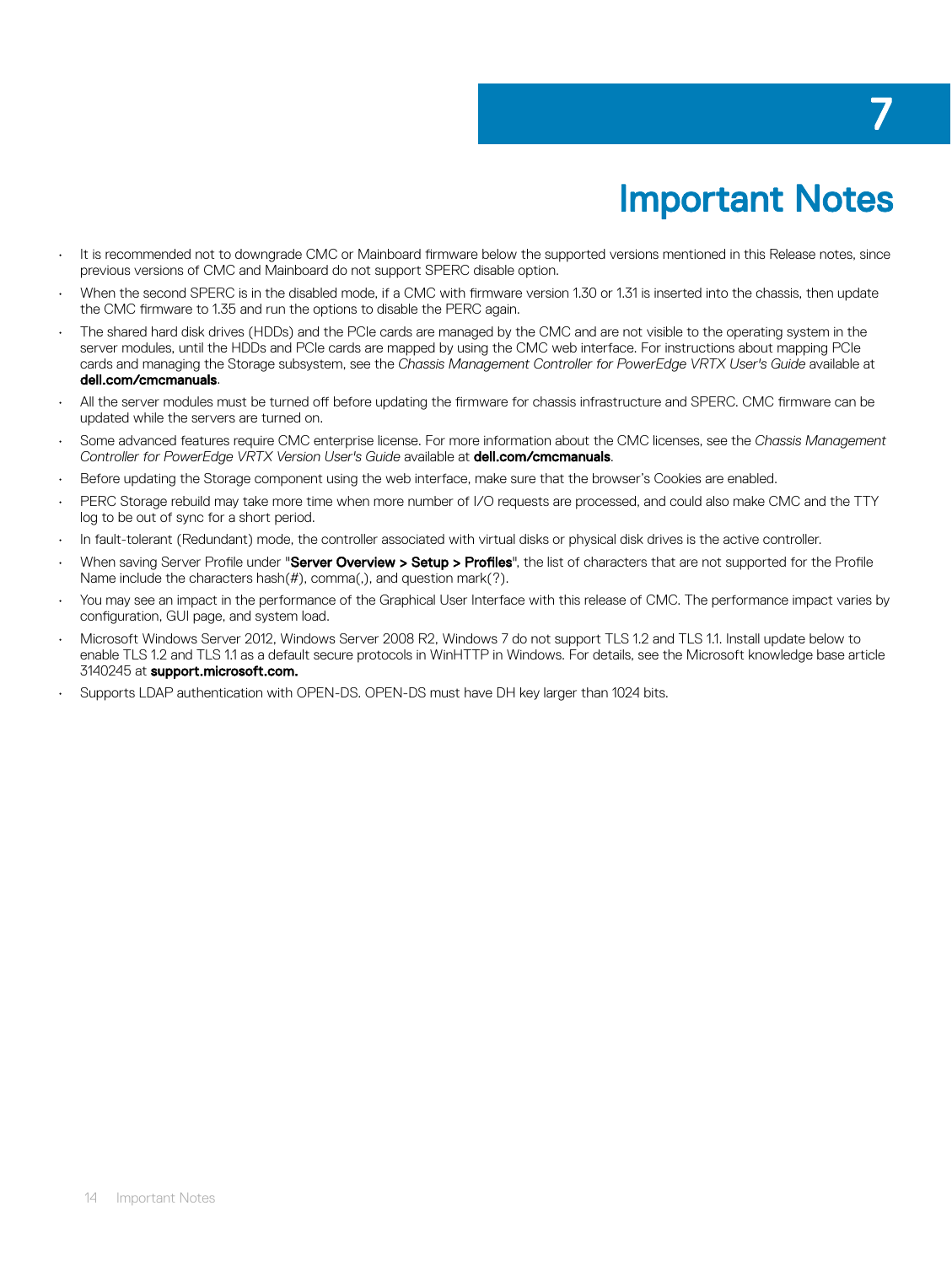## Known Issues

8

#### <span id="page-14-0"></span>Flex address disabled after racresetcfg of CMC

| Description                  | XWKGY_Intel10G card shows Flex address disabled after racresetcfg of CMC in <b>Network Device</b> page and<br>OS. |
|------------------------------|-------------------------------------------------------------------------------------------------------------------|
| Resolution                   | Virtual reseat or physical reseat of the server                                                                   |
| Versions/Systems<br>affected | All CMC versions including CMC 3.20 for Dell PowerEdge VRTX and PowerEdge servers with iDRAC7 or earlier.         |

#### RAID-related operations might take longer to report status

| Description                  | After Shared PERC8 controller update, RAID-related operations may take longer to report status. |
|------------------------------|-------------------------------------------------------------------------------------------------|
| Resolution                   | Wait for the operation status to report.                                                        |
| Versions/Systems<br>affected | CMC version 2.01 or later for Dell PowerEdge VRTX.                                              |

#### Error occurs while importing CMC configuration file

| Description                  | An error occurs while importing CMC configuration file using local or remote RACADM.                                                                                                   |
|------------------------------|----------------------------------------------------------------------------------------------------------------------------------------------------------------------------------------|
| Resolution                   | This issue occurs when IPv6 is enabled or disabled from the configuration file. Enable or disable IPv6 using the<br>command, racadm config -g cfgIPv6LanNetworking -o cfgIPv6Enable 0. |
| Versions/Systems<br>affected | CMC Version 2.0 or later for Dell PowerEdge VRTX                                                                                                                                       |

#### Chassis overview health tab does not display alert

| Description                  | At times when foreign drives are inserted, the <b>Chassis Overview Health</b> tab does not display the alert, "Foreign<br>Configuration was detected on Physical Disk". |
|------------------------------|-------------------------------------------------------------------------------------------------------------------------------------------------------------------------|
| Resolution                   | None<br>The alert is not displayed only at times. But, the functionality for foreign configuration is not affected.                                                     |
| Versions/Systems<br>affected | All CMC versions including CMC 3.00 for Dell PowerEdge VRTX                                                                                                             |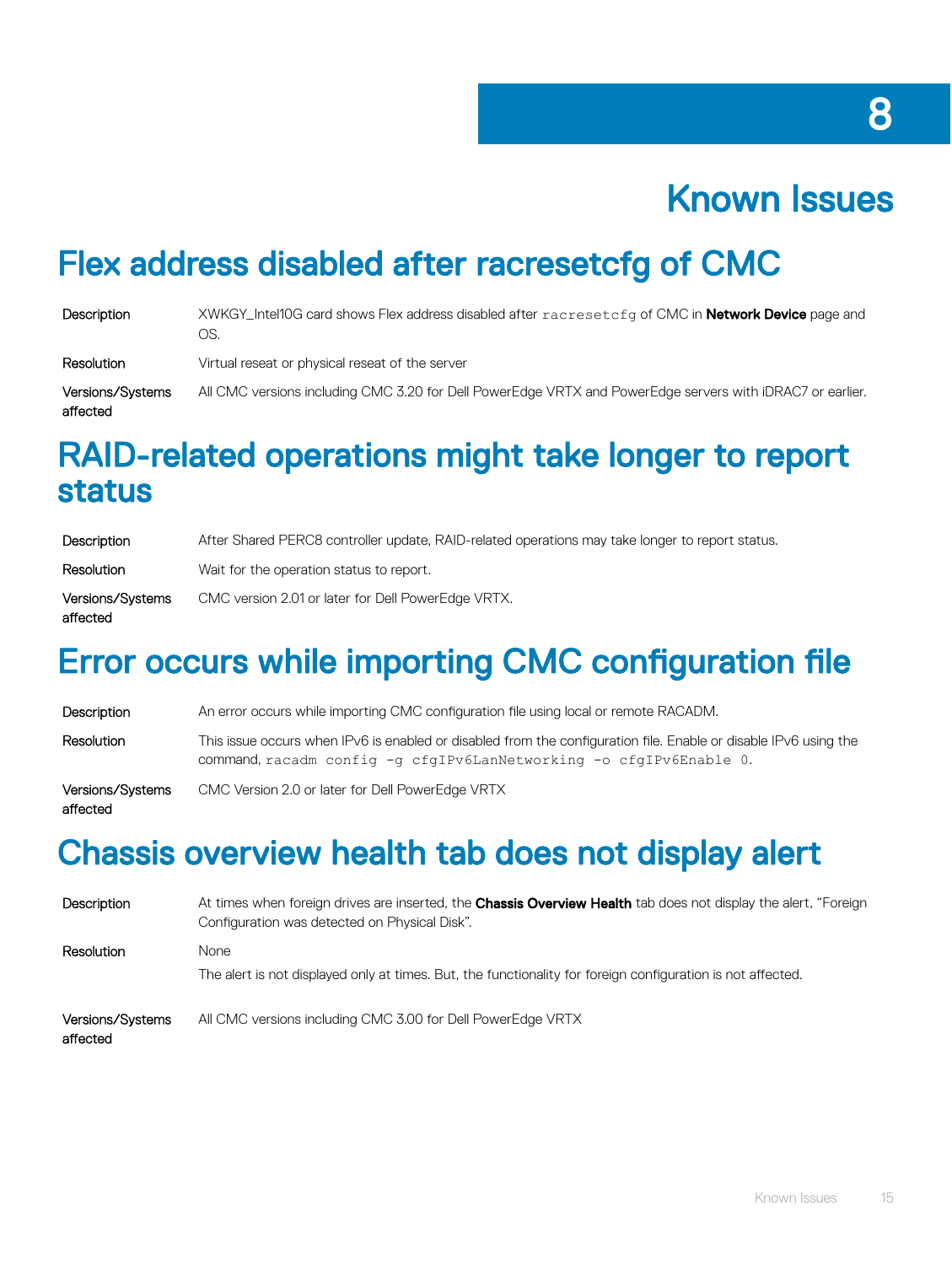#### <span id="page-15-0"></span>Server components update page gets corrupt

| Description |  |
|-------------|--|
|             |  |

When CMC firmware is downgraded to 1.36 from 2.00 or later while network share is configured, the Server **Components Update** page gets corrupt.

Resolution Clear the network configuration before downgrading to 1.36. Versions/Systems affected CMC Version 1.36 or earlier for Dell PowerEdge VRTX

#### Controller failover feature does not work

| Description                  | When pinned cache is present, the controller failover feature does not work. |
|------------------------------|------------------------------------------------------------------------------|
| Resolution                   | Address the pinned cache before controller failover is enabled.              |
| Versions/Systems<br>affected | All CMC versions including CMC 3.00 for Dell PowerEdge VRTX                  |

#### Active alert for degraded virtual disk is not displayed

| Description      | If SPERC controller failover is triggered when the virtual disk (VD) re-build operation is in progress, an active alert<br>for the degraded VD is not displayed on the <b>Chassis Overview</b> page.                                                                                                                             |
|------------------|----------------------------------------------------------------------------------------------------------------------------------------------------------------------------------------------------------------------------------------------------------------------------------------------------------------------------------|
| Resolution       | <b>None</b><br>An active alert along with the CMC log is generated for degraded VD (VDR8) before the SPERC controller failover<br>is triggered. After the SPERC controller failover occurs, the active alert message for degraded VD on the Chassis<br><b>Overview</b> page is cleared, but SPERC functionality is not impacted. |
| Versions/Systems | All CMC versions including CMC 3.00 for Dell PowerEdge VRTX                                                                                                                                                                                                                                                                      |

#### affected

#### SPERC information is displayed partially on LCD display

| Description                  | SPERC information is displayed partially on LCD display.                                                                                                        |
|------------------------------|-----------------------------------------------------------------------------------------------------------------------------------------------------------------|
| Resolution                   | None<br>SPERC information can be queried using other user interfaces, only partial information is shown on LCD. The<br>functionality for SPERC is not affected. |
| Versions/Systems<br>affected | CMC Version 3.0 or later for Dell PowerEdge VRTX                                                                                                                |

#### Unable to view chassis logs from remote RACADM

| Description | Unable to view chassis logs from remote RACADM         |
|-------------|--------------------------------------------------------|
| Resolution  | <b>None</b>                                            |
|             | Use firmware RACADM instead, to view the chassis logs. |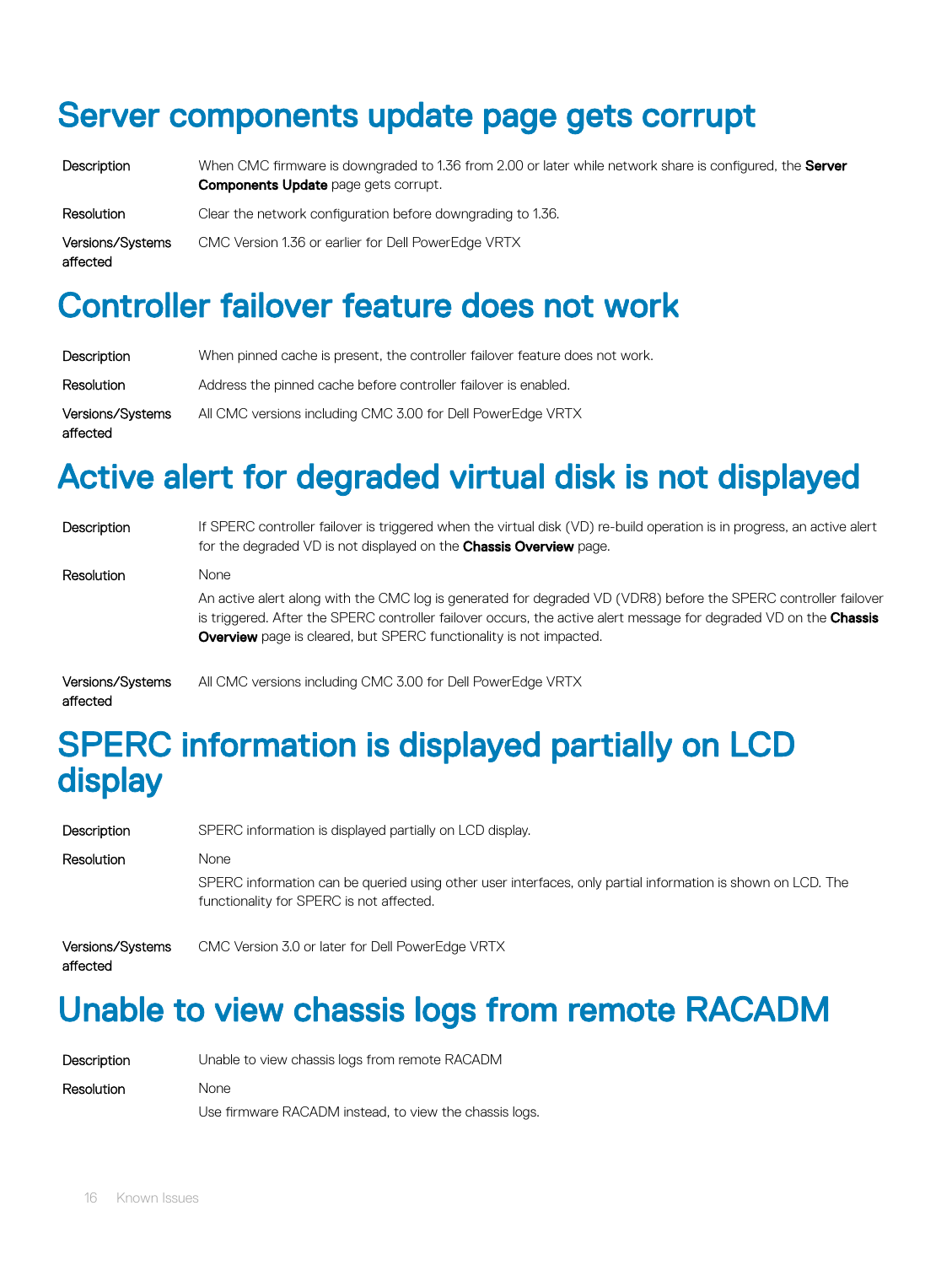Tracking number 109003

<span id="page-16-0"></span>affected

#### Static IPv6 IP address can be assigned to iDRAC blades

| Description                  | Static IPv6 IP address can be assigned to iDRAC blades using RACADM deploy command even when the IPv6<br>interface of iDRAC is disabled. |
|------------------------------|------------------------------------------------------------------------------------------------------------------------------------------|
| Resolution                   | None                                                                                                                                     |
|                              | There is no functionality loss.                                                                                                          |
| Versions/Systems<br>affected | All CMC versions including CMC 3.20 for Dell PowerEdge VRTX                                                                              |
| Tracking number              | 111023                                                                                                                                   |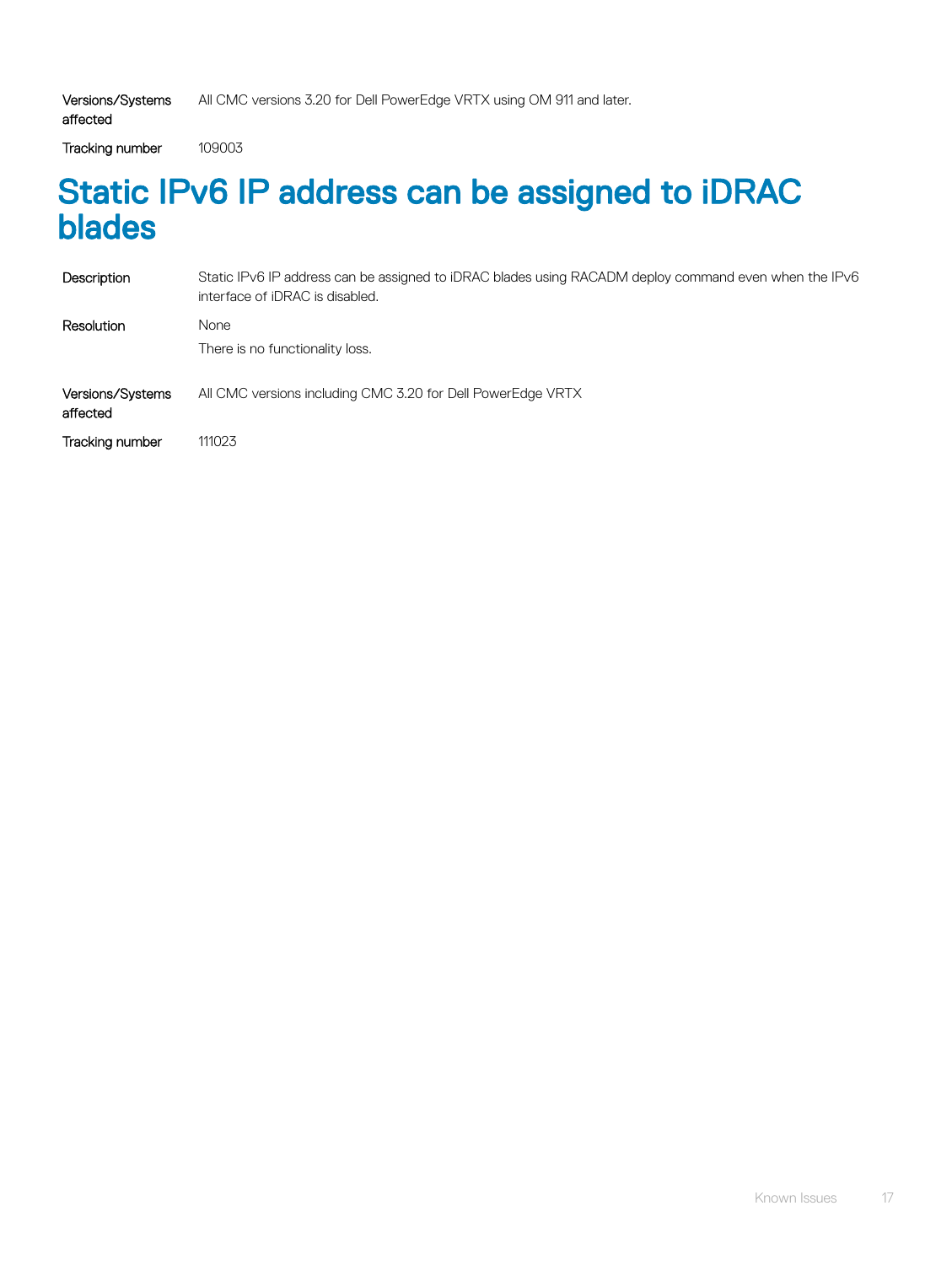# **Limitations**

#### <span id="page-17-0"></span>Issue 1

| Description                  | In the Microsoft Edge browser, the <b>Boot Identity Profiles</b> page in the CMC GUI is slow when 1500 or more MAC<br>addresses are created from the MAC pool for the Boot Identity profile. |
|------------------------------|----------------------------------------------------------------------------------------------------------------------------------------------------------------------------------------------|
| Resolution                   | Create less than 1500 MAC address in the Microsoft Edge browser. Use other supported browsers for more than<br>1500 MAC addresses.                                                           |
| Versions/Systems<br>affected | CMC Version 2.20 or later for Dell PowerEdge VRTX                                                                                                                                            |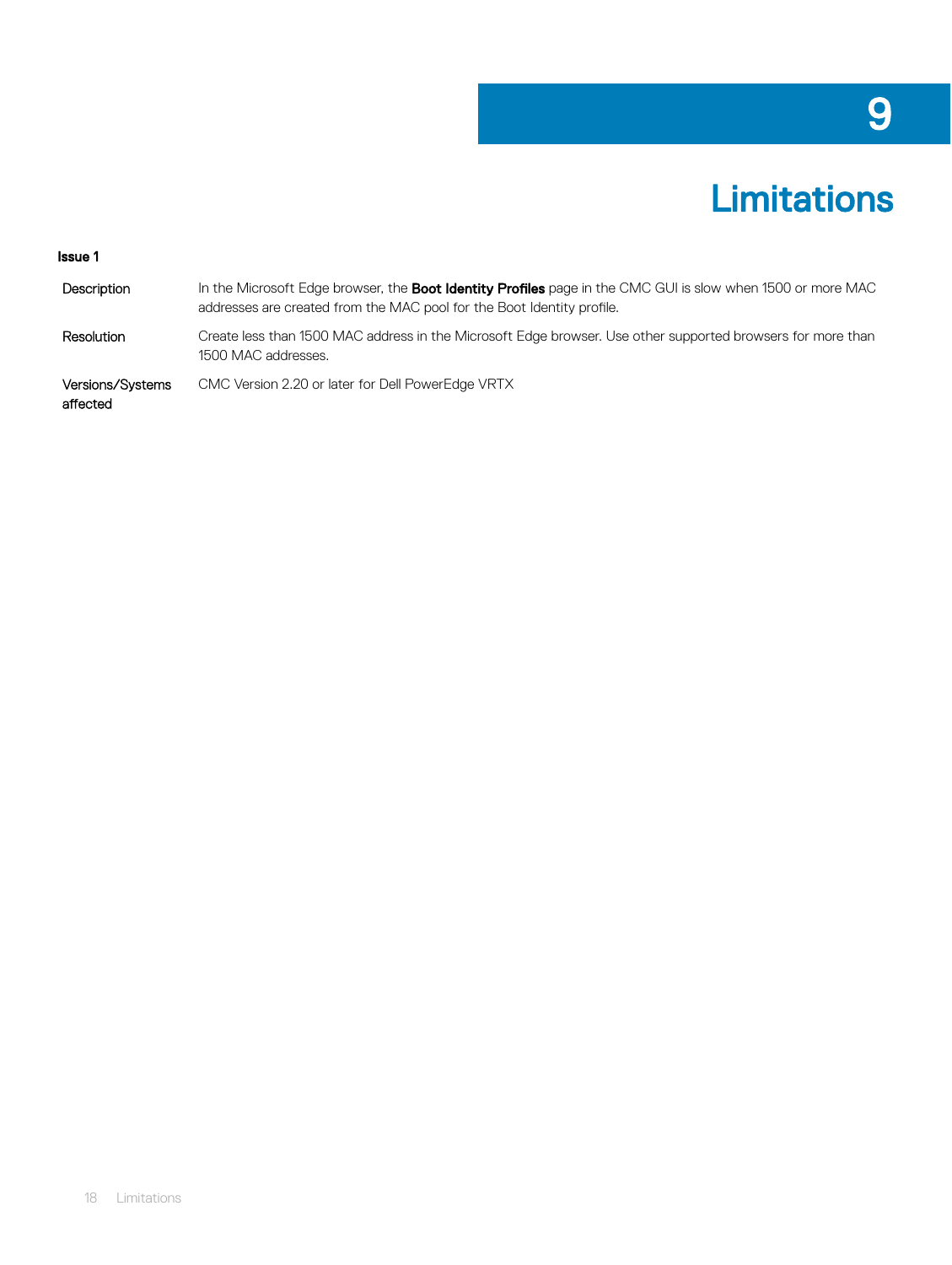# PSOC Read Me

#### <span id="page-18-0"></span>Release Version:13

- Added I2C master module to read temperature sensor as master.
- Allocated space in the DPM for enable/disable temperature sensor reading as master and sensor reading configurations.

#### Release Version:12

- $\cdot$  Defined a bit in the Virtual Status Register for rereading XML data.
- Defined an IOM to CMC Doorbell bit to alert the CMC to reread XML data.

#### Release Version:11

- Allocated space in the DPM for Port On or Off feature.
- Minor corrections to ID STATUS register description.
- Corrected error in I2C communication with switch CPU introduced in PSOC 0A.

#### Release Version:10

- Fixed error in handler for CMC side I2C that was causing missed data.
- Added correction for Cypress initialization code to allow for proper soft reset after bootloader reprogramming.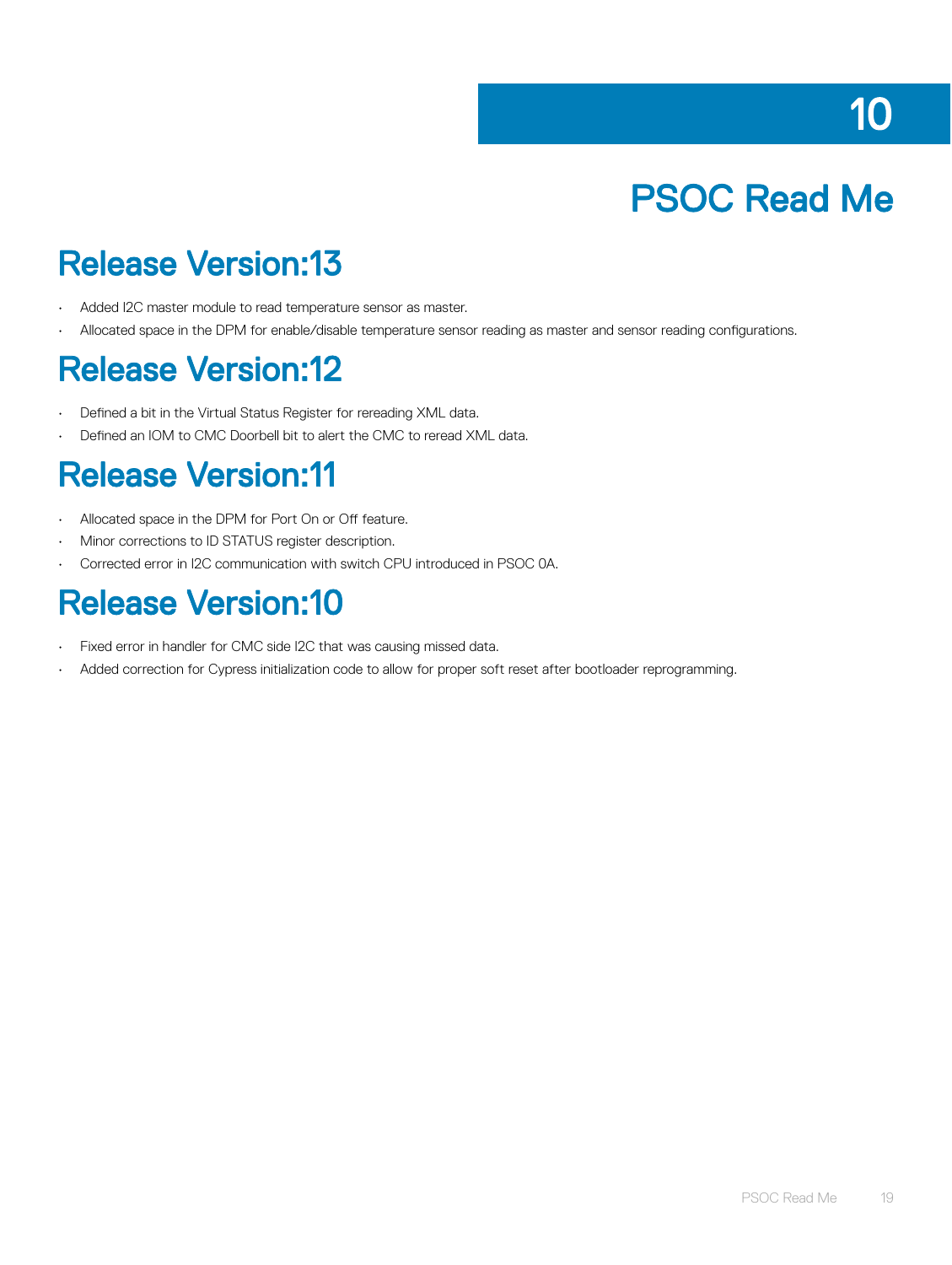# Installation

#### <span id="page-19-0"></span>**Prerequisites**

Before setting up your CMC environment, download the latest version of CMC firmware for PowerEdge VRTX from the Dell Support Website at **dell.com/support/**. Also, make sure that you have the Dell Systems Management Tools and Documentation DVD that is included with your system.

Topics:

- **Installation Procedure**
- VRTX Update Procedure

#### Installation Procedure

- 1 In the CMC web interface, click Chassis Overview, and then click Update.
- 2 On the Firmware Update page, in the CMC Firmware section, select the required components under the Update Targets column for the CMC or CMCs (if a standby CMC is present) you want to update, and then click Apply CMC Update.
- 3 In the Firmware Image box, type the path to the firmware image file on the management station or shared network, or click Browse to browse through to the file location. The default name of the CMC firmware image file is vrtx\_cmc.bin.
- 4 Click Begin Firmware Update, and then click Yes. The Firmware Update Progress section displays information about the firmware update status.

For more information, see the *Chassis Management Controller for PowerEdge VRTX User's Guide* available at the support site.

### VRTX Update Procedure

#### **Prerequisites**

- iDRAC web interface for each server node must be accessible from management station.
- Local or remote access to OS management for each server node
- VRTX chassis CMC web interface must be accessible from management station.
- All server and chassis components must be in a Healthy state with no outstanding issues or alerts. Any issues must be resolved prior to performing updates.

#### Server Node Updates

Visit **support.dell.com** and download the latest available Windows DUP versions of the following programmable components for the server node model (M520, M620, M630, M820, or M830) used in the VRTX chassis to be updated:

- BIOS
- iDRAC7/8
- CPLD

Also, download the latest available Shared PERC8 driver for the operating system installed on the server node.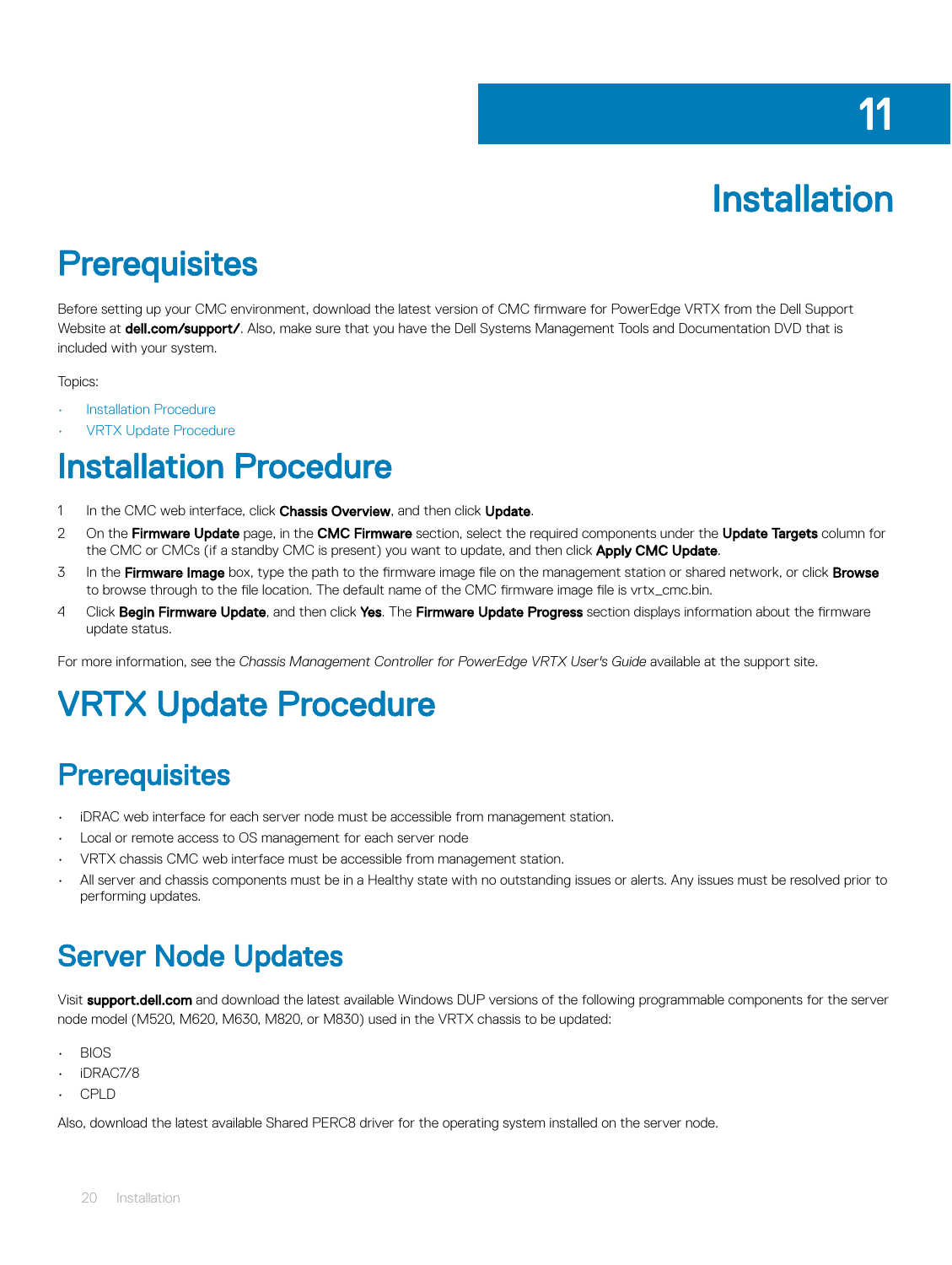#### <span id="page-20-0"></span>Updating Server Nodes

- 1 Update the operating system-specic Shared PERC8 driver on all the server nodes. For Windows operating system, see the *Shared PERC8 User's Guide* available at [dell.com/support](https://www.dell.com/support/home/us/en/04). For VMware, the driver is part of the Dell-customized ESXi image. For more information, see installing async drivers at [kb.vmware.com.](https://kb.vmware.com/s/)
- 2 Update the iDRAC firmware using Windows DUP and the iDRAC web interface for each server node or on all server nodes at once through VRTX CMC web interface if the Enterprise license is in place and the Extended Storage feature is enabled. This update takes several minutes to complete. After the update, the iDRAC web interface is inaccessible for approximately three minutes.
- 3 Update the CPLD on each server node using the Windows DUP and iDRAC web interface. Make sure to select "Install and Reboot" after uploading the DUP, which forces the server nodes to reboot and perform the CPLD update. After the CPLD update completes a complete server node power cycle occurs. This action results in the iDRAC web interface being inaccessible for approximately three minutes.
- 4 Update the BIOS on each server node using Windows DUP and the iDRAC web interface. You can also update the BIOS on all server nodes at once through the VRTX CMC web interface—Server Overview **>** Update tab, if the Enterprise license is in place. Make sure to select "Install and Reboot" after uploading the DUP, which forces the server nodes to reboot and perform the BIOS update.

#### VRTX Chassis Component Updates

Visit [dell.com/support](https://www.dell.com/support/home/us/en/04) and download the latest available versions of the following programmable components for the VRTX chassis to be updated:

- CMC Firmware
- HDD Firmware (Windows DUP)
- Shared PERC8 Firmware (Windows DUP)
- VRTX Chassis Infrastructure Firmware
- VRTX Storage Backplane Expander Firmware (Windows DUP)

NOTE: To perform the following updates, refer to the "Updating VRTX Chassis Components" section:  $\Omega$ 

#### Updating VRTX Chassis Components

- 1 Before updating any chassis components, the chassis must be powered on, all server nodes must be powered down, and remain powered down until all chassis component updates are complete.
- 2 Update the HDD firmware for each of the installed shared storage HDD, using the **Storage -> Update** tab in the CMC web interface.
- 3 Update the CMC firmware using the **Chassis Overview > Update** tab in the CMC web interface. Make sure to update both CMC controllers in the same operation by selecting both the Active and Standby controller check boxes. After the firmware upload completes, the CMC is rebooted to perform the update resulting in the CMC web interface being inaccessible for several minutes.
- 4 Update the VRTX chassis infrastructure firmware using the **Chassis Overview > Update** tab in the CMC web interface. This update results in the chassis power cycling automatically and may result in a CMC controller reset as well. As e result, the CMC web interface becomes inaccessible for several minutes.
- 5 Update the VRTX storage backplane expander rmware using the Storage **>** Update tab in the CMC web interface.
- 6 Verify that all installed Shared PERC8 controllers are enabled by checking the Storage **>** Controllers tab in the CMC web interface. If the second Shared PERC8 controller is displayed as "Disabled PERC (Integrated 2)", use the CMC command: 'racadm raid enableperc:RAID.ChassisIntegrated.2-1'

to enable the previously disabled controller before performing Step 7. The VRTX chassis power cycles after the Shared PERC8 enablement command is run.

7 Update the Shared PERC8 controller firmware on all installed controllers using the **Storage > Update** tab in the CMC web interface. Make sure to update both controllers in the High Availability Dual Shared PERC8 configuration in the same operation.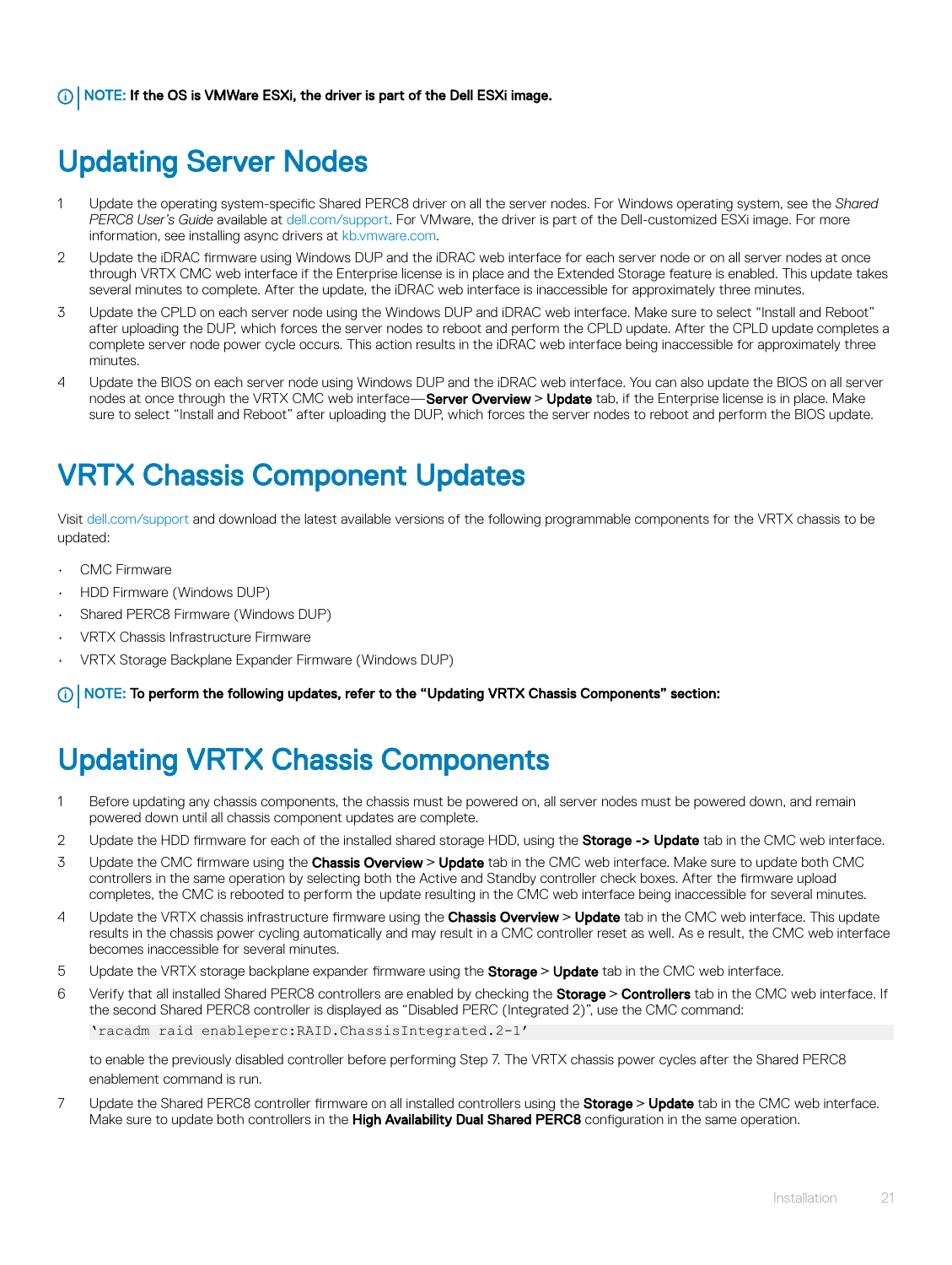8 If a Shared PERC8 controller was required to be enabled for update in Step 6 above, you can disable the controller again if required. Use the CMC command '**racadm raid disableperc:Raid.ChassisIntegrated.2-1**'. This command results in a chassis power cycle.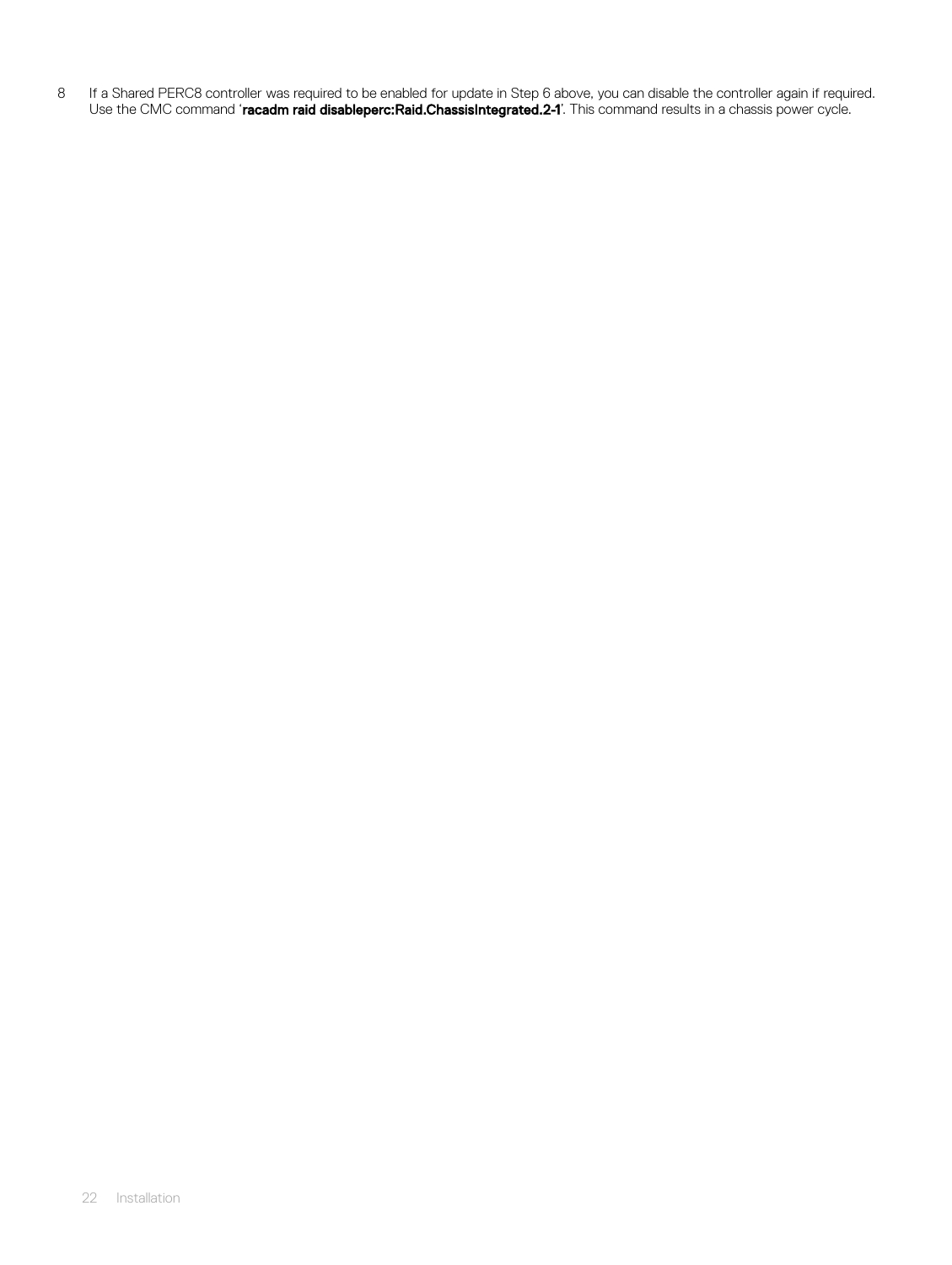# <span id="page-22-0"></span>Accessing documents from Dell Support site

#### Latest Release Notes

To access the latest Release Notes for this version, follow these steps:

- 1 Go to [www.dell.com/cmcmanuals](http://www.dell.com/cmcmanuals).
- 2 Click the link for this version of CMC.
- 3 Click Manuals & documents.

#### Using direct links

You can directly access the documents using the following links:

#### Table 1. Direct links for documents

| URL                                               | Product                                              |
|---------------------------------------------------|------------------------------------------------------|
| dell.com/cmcmanuals                               | Chassis Management Controller (CMC)                  |
| dell.com/idracmanuals                             | iDRAC and Lifecycle Controller                       |
| dell.com/openmanagemanuals                        | Enterprise System Management                         |
| dell.com/serviceabilitytools                      | Serviceability Tools                                 |
| dell.com/OMConnectionsClient                      | Client System Management                             |
| dell.com/OMConnectionsEnterpriseSystemsManagement | OpenManage Connections Enterprise Systems Management |

#### Using the product selector

You can also access documents by selecting your product.

- 1 Go to [www.dell.com/cmcmanuals](http://www.dell.com/cmcmanuals).
- 2 Click **Browse all products**.
- 3 In the All products/Software section, click Enterprise Systems Management.
- 4 Click Chassis Management Controllers and then click the required link.
- 5 Click **Manuals & documents** To view the document, click the required document link.